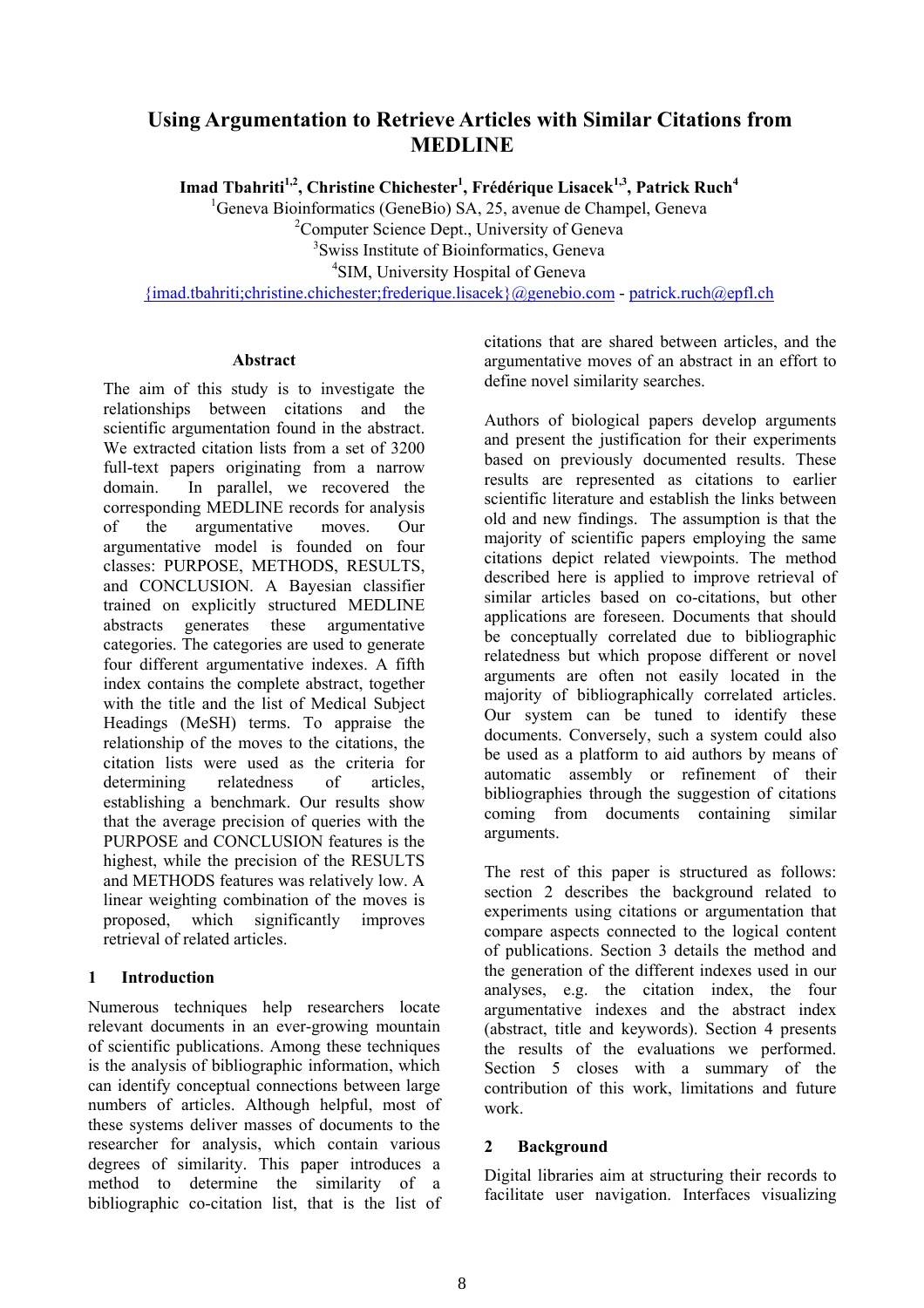overlapping relationships of the standard library fields such as author and title in document collections are usually the most accessible to the user. Beyond these well-known targets, researchers (see de Bruijn and Martin, 2002, or Hirschman and al. 2002, for a survey) interested in information extraction and retrieval for biomedical applications have mostly focused on studying specific biological interactions (Stapley and Benoit, 2000; Nédellec et al., 2002; Dobrokhotov et al., 2003) and related entities (Collier et al., 2000; Humphreys et al., 2000; Yu et al., 2002; Yamamoto et al., 2003; Albert et al., 2003) or using terms in biomedical vocabularies (Nazarenko et al., 2001; Ruch et al., 2004; Srinivasan and Hristovski, 2004). The use of bibliographical and argumentative information (McKnight and Srinivasan 2003) has been less well studied by researchers interested in applying natural language processing to biomedical texts.

### **2.1 Citations**

Originating from bibliometrics, citation analysis (White, 2003) has been used to visualize a field via a representative slice of its literature. Co-citation techniques make it possible to cluster documents by scientific paradigm or hypothesis (Noyons et al., 1999). Braam et al., (1991) have investigated co-citation as a tool to map subject-matter specialties. They found that the combination of keyword analysis and co-citation analysis was useful in revealing the cognitive content of publications. Peters et al., (1995) further explored the citation relationships and the cognitive resemblance in scientific articles. Word profile similarities of publications that were bibliographically coupled by a single, highly cited article were compared with publications that were not bibliographically coupled to that specific article. A statistically significant relationship has been established between the content of articles and their shared citations. This result will serve as basis to establish our benchmark without relevance judgments (Wu and Crestani, 2003; Soborrof et al., 2001).

## **2.2 Argumentation in biomedical abstracts**

Scientific research is often described as a problem solving activity. In full text scientific articles this problem-solution structure has been crystallized in a fixed presentation known as *Introduction*, *Methods*, *Results* and *Conclusion*. This structure is often presented in a much-compacted version in the abstract and it has been clearly demonstrated by Schuemie et al., (2004) that abstracts contain a higher information density than full text. Correspondingly, the 4-move problem-solving structure (standardized according to ISO/ANSI guidelines) has been found quite stable in scientific reports (Orasan, 2001). Although the argumentative structure of an article is not always explicitly labeled, or can be labeled using slightly different markers (as seen in Figure 1), a similar implicit structure is common in most biomedical abstracts (Swales, 1990). Therefore, to find the most relevant argumentative status that describes the content of the article, we employed a classification method to separate the content dense sentences of the abstracts into the argumentative moves.

*INTRODUCTION:* Chromophobe renal cell carcinoma (CCRC) comprises 5% of neoplasms of renal tubular epithelium. CCRC may have a slightly better prognosis than clear cell carcinoma, but outcome data are limited. *PURPOSE:* In this study, we analyzed 250 renal cell carcinomas to a) determine frequency of CCRC at our Hospital and b) analyze clinical and pathologic features of CCRCs. *METHODS:* A total of 250 renal carcinomas were analyzed between March 1990 and March 1999. Tumors were classified according to well-established histologic criteria to determine stage of disease; the system proposed by Robson was used. *RESULTS:* Of 250 renal cell carcinomas analyzed, 36 were classified as chromophobe renal cell carcinoma, representing 14% of the group studied. The tumors had an average diameter of 14 cm. Robson staging was possible in all cases, and 10 patients were stage 1) 11 stage II; 10 stage III, and five stage IV. The average follow-up period was 4 years and 18 (53%) patients were alive without disease. *CONCLUSION:* The highly favorable pathologic stage (RI-RII, 58%) and the fact that the majority of patients were alive and disease-free suggested a more favorable prognosis for this type of renal cell carcinoma.

**Figure 1: Example of an explicitly structured abstract in MEDLINE. The 4-class argumentation model is sometimes split into classes that may carry slightly different names, as illustrated in this example by the INTRODUCTION marker.**

## **3 Methods**

We established a benchmark based on citation analysis to evaluate the impact of using argumentation to find related articles. In information retrieval, benchmarks are developed from three resources: a document collection, a query collection and a set of relevance rankings that relates each query to the set of documents. Existing information retrieval collections normally contain user queries composed of only a few words. These short queries are not suitable for evaluating a system tailored to retrieve articles with similar citations. Therefore, we have created the collection and tuned the system to accept long queries such as abstracts (Figure 2).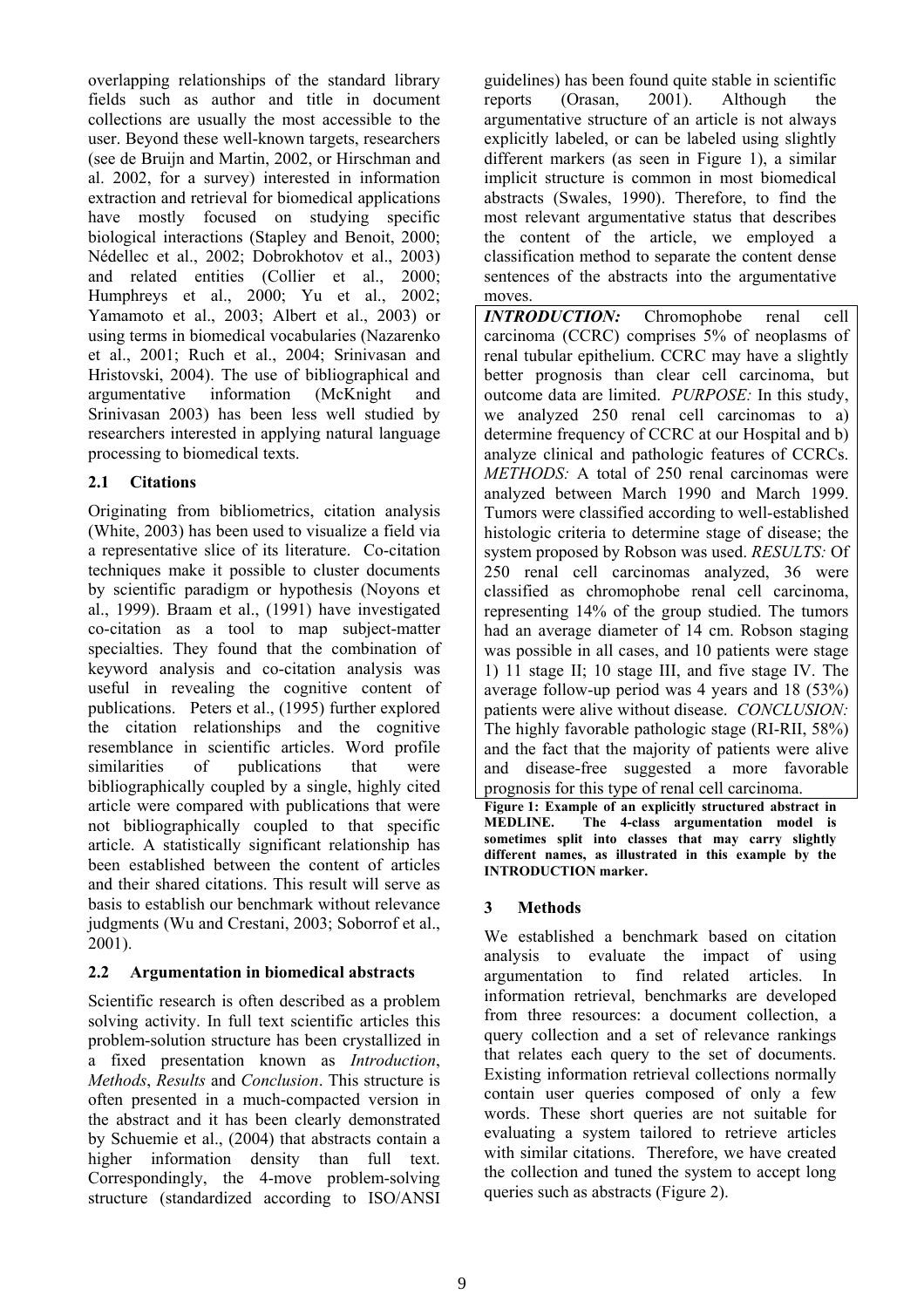

**Figure 2:Flowchart for the chain of experimental procedures. The benchmark was assembled from citations shared between documents and compared to the document similarity ranking of EasyIR.** 

#### **3.1 Data acquisition and citation indexing**

All the data used in these experiments were acquired from MEDLINE using the PubMed interface.

**Document Collection.**. The document set was obtained from PubMed by executing a set of Boolean queries to recover articles related to small active peptides from many animal species excluding humans. These peptides hold the promise of becoming novel therapeutics. The set consisted of 12500 documents, which were comprised of abstract, title and MeSH terms. For 3200 of these documents we were able to recover the full text including the references for citation extraction and analysis.

**Queries.**. Following statistical analysis confirmed by Buckley and Voorhees (2000), four sets of 25 articles were selected from the 3200 full text articles. The title, abstract and MeSH terms fields were used to construct the queries. For testing the influence the argumentative move, the specific sentences were extracted and tested either alone or in combination with the queries that contained the title, abstract and MeSH terms.

**Citation analysis.**. Citation lists were automatically extracted from 3200 full-text articles that were correspondingly represented within the document set. This automatic parsing of citations was manually validated. Each citation was represented as a unique ID for comparison purposes. Citation analysis of the entire collection demonstrated that the full-text articles possessed a mean citation count of  $28.30 \pm 24.15$  (mean  $\pm$ S.D.) with a  $95\%$  CI =  $27.47 - 29.13$ . Within these records the mean co-citation count was 7.79  $+ 6.99$  (mean  $+ S.D.$ ) with a 95% CI = 7.55 – 8.03. As would be expected in a document set which contains a variety of document types (reviews, journal articles, editorials), the standard deviations of these values are quite large.

**Citation benchmark.**. For each set of queries, a benchmark was generated from the 10 cited articles that contained the greatest number of cocitations in common with the query. For the benchmark, the average number of cited articles that have more than 9 co-citations was 15.70 + 6.58 (mean + S.D.). Query sets were checked to confirm that at least one sentence in each abstract was classified per argumentative class.

#### **3.2 Metrics**

The main measure for assessing information retrieval engines is mean average precision (MAP). MAP is the standard metric although it may tend to hide minor differences in ranking (Mittendorf and Schäuble, 1996).

#### **3.3 Text indexing**

For indexing, we used the easyIR system<sup>1</sup>, which implements standard vector space IR schemes (Salton et al., 1983). The term-weighting schema

<span id="page-2-0"></span> <sup>1</sup> <http://lithwww.epfl.ch/~ruch/softs/softs.html>.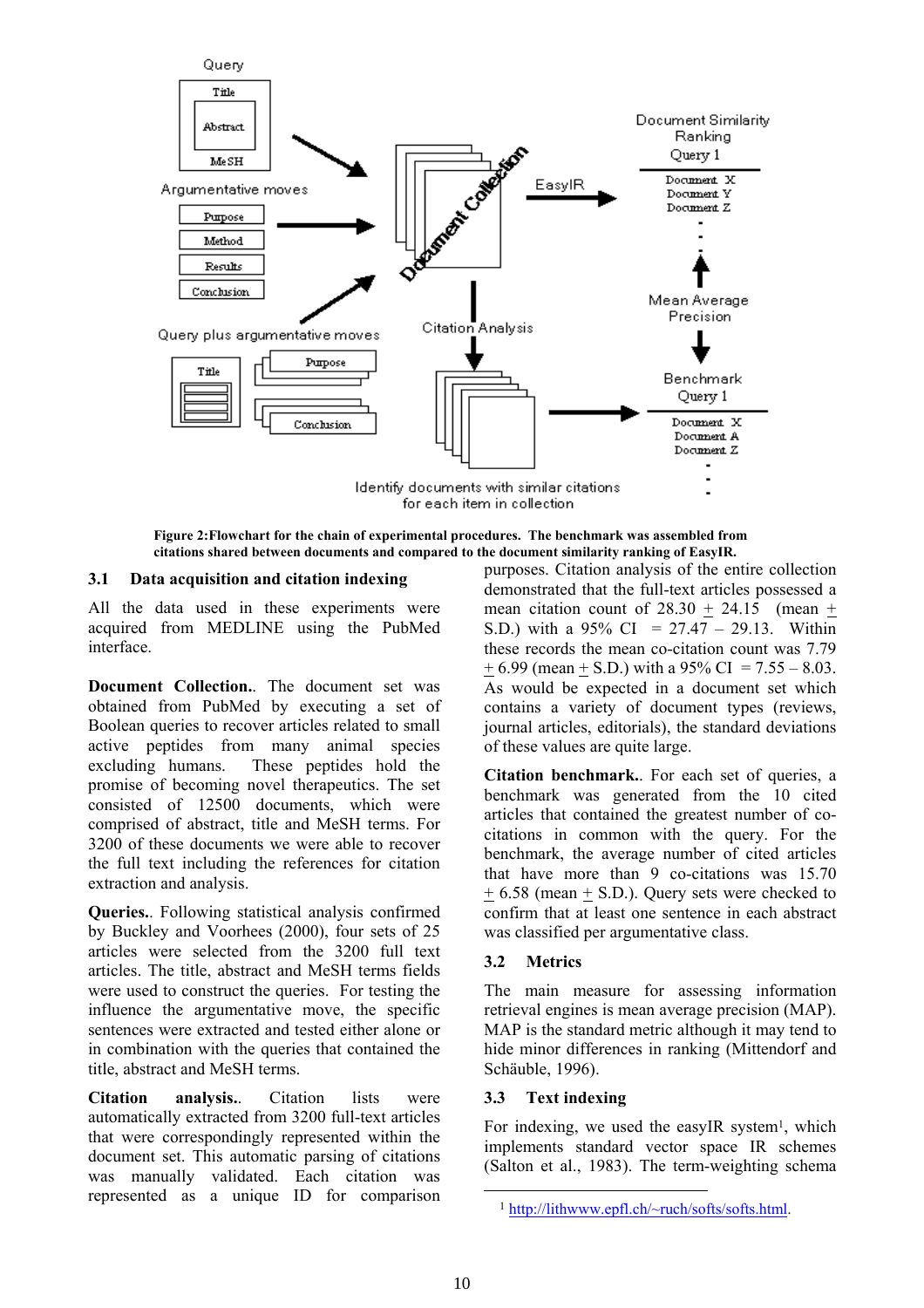composed of combinations of term frequency, inverse document frequency and length normalization was varied to determine the most relevant output ranking. Table 1 gives the most common term weighting factors (atc.atn, ltc.atn); the first letter triplet applies to the document, the second letter triplet applies to the query (Ruch, 2002).

| Term Frequency                    |                                     |  |  |  |
|-----------------------------------|-------------------------------------|--|--|--|
| <b>First Letter</b>               | f(tf)                               |  |  |  |
| n (natural)                       |                                     |  |  |  |
| 1 (logarithmic)                   | $1 + log(t f)$                      |  |  |  |
| a (augmented)                     | $0.5 + 0.5 \times (tf/max(tf))$     |  |  |  |
| <b>Inverse Document Frequency</b> |                                     |  |  |  |
| Second Letter                     | f(1/df)                             |  |  |  |
| n(no)                             |                                     |  |  |  |
| $t$ (full)                        | log(N/df)                           |  |  |  |
|                                   | Normalization                       |  |  |  |
| Third Letter                      | f(length)                           |  |  |  |
| n(no)                             |                                     |  |  |  |
| $c$ (cosine)                      | $\rho_1^2 + \rho_2^2 +  + \rho_n^2$ |  |  |  |

**Table 1. Weighting parameters, following SMART conventions**.

#### **3.4 Argumentative classification**

The classifier segmented the abstracts into 4 argumentative moves: PURPOSE, METHODS, RESULTS, and CONCLUSION.

CONCLUSION |00160116| The highly favorable pathologic stage (RI-RII, 58%) and the fact that the majority of patients were alive and disease-free suggested a more favorable prognosis for this type of renal cell carcinoma. METHODS |00160119| Tumors were classified according to well-established histologic criteria to determine stage of disease; the system proposed by Robson was used.

**METHODS** |00162303| Of 250 renal cell carcinomas analyzed, 36 were classified as chromophobe renal cell carcinoma, representing 14% of the group studied.

PURPOSE |00156456| In this study, we analyzed 250 renal cell carcinomas to a) determine frequency of CCRC at our Hospital and b) analyze clinical and pathologic features of CCRCs.

PURPOSE |00167817| Chromophobe renal cell carcinoma (CCRC) comprises 5% of neoplasms of renal tubular epithelium. CCRC may have a slightly better prognosis than clear cell carcinoma, but outcome data are limited.

RESULTS |00155338| Robson staging was possible in all cases, and 10 patients were stage 1) 11 stage II; 10 stage III, and five stage IV.

**Figure 3: The classification results for the abstract shown in Figure 1. In each box, the attributed class is first, followed by the score for the class, followed by the extracted text segment. In this example, one of RESULTS sentences is misclassified as METHODS**

The classification unit is the sentence which means that abstracts are preprocessed using an ad hoc sentence splitter. The confusion matrix for the four argumentative moves generated by the classifier is given in Table 2. This evaluation used explicitly structured abstracts; therefore, the argumentative markers were removed prior to the evaluation. Figure 3 shows the output from the classifier, when applied to the abstract shown in Figure 1. After extraction, each of the four types of argumentative moves was then used for indexing, retrieval and comparison tasks.

|                          | <b>PURP</b> | METH  | <b>RESU</b> | CONC   |
|--------------------------|-------------|-------|-------------|--------|
| <b>PURP</b>              | 93.55%      | $0\%$ | 3.23%       | 3%     |
| <b>METH</b>              | $8\%$       | 81%   | 8%          | 3%     |
| <b>RESU</b>              | 7.43%       | 5.31% | 74.25%      | 13.01% |
| CONC                     | 2.27%       | $0\%$ | 2.27%       | 95.45% |
| <b>THACC'S A CONTROL</b> |             |       |             |        |

**Table 2. Confusion matrices for each argumentative class.**

### **3.5 Argumentative combination**

We adjusted the weight of the four argumentative moves, based on their location and then combined them to improve retrieval effectiveness. The query weights were recomputed as indicated in equation (1).

$$
\mathbf{W}_{\text{new}} = \mathbf{W}_{\text{old}} * \mathbf{S}_{\text{c}} * \mathbf{k}_{\text{c}} \qquad (1)
$$

**c** ∈ {PURPOSE; METHODS; RESULTS; CONCLUSION}

W<sub>old</sub>: the feature weight as given by the query weighting (ltc)

**S**: the *normalized* score attributed by the argumentative classifier to each sentence in the abstract. This score is attributed to each feature appearing in the considered segment

**k**: a constant for each value of c. The value is set empirically using the tuning set (TS). The initial value of k for each category is given by the distribution observed in Table 4 (i.e., 0.625, 0.164, 0.176, 0.560 for the classes, PURPOSE, METHODS, RESULTS and CONCLUSION respectively), and then an increment step (positive and negative) is varied to get the most optimal combination.

This equation combines the score  $(S_c)$  attributed by the original weighting (ltc) for each feature  $(W_{old})$ found in the query with a boosting factor  $(k_c)$ . The boosting factor was derived from the score provided by the argumentative classifier for each classified sentence. For these experiments, the parameters were determined with a tuning set (TS), one of the four query sets, and the final evaluation was done using the remaining three sets, the validation sets (VS). The document feature factor (atn) remained unchanged.

## **4 Results**

In this section, we described the generation of the baseline measure and the effects of different conditions on this baseline.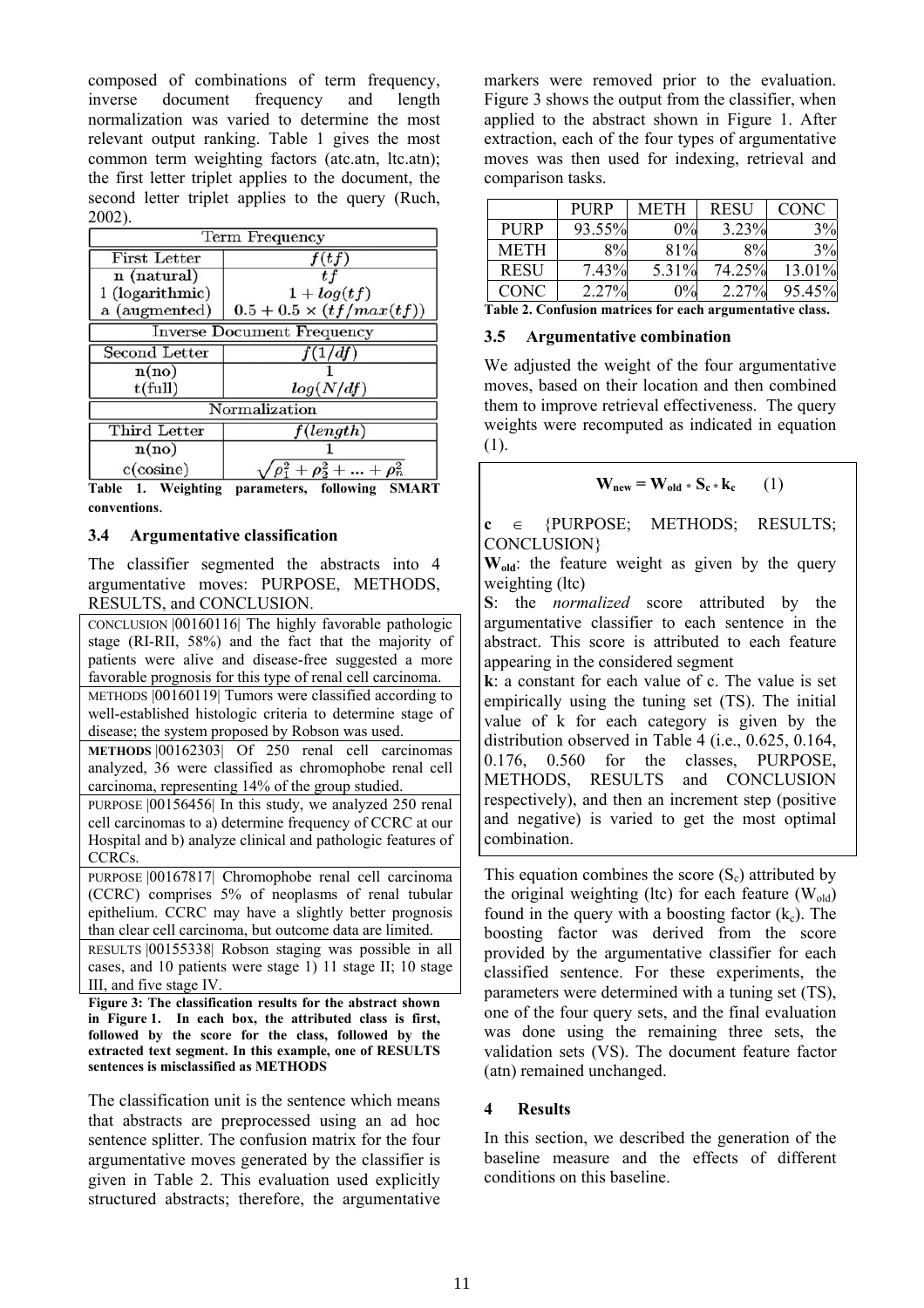### **4.1 Comparison of text index parameters**

The use of a domain specific thesaurus tends to improve the MAP when compared to the citation benchmark, 0.1528 vs. 0.1517 for ltc.atn and 0.1452 vs. 0.1433 for atc.atn (Table 3). The ltc.atn weighting schema in combination with the thesaurus produced the best results, therefore these parameters were more likely to retrieve abstracts found in the citation index and thus were used for all subsequent experiments.

|                | Set 1 | Set 2 | Set 3 Set 4 |                                                             | Average |
|----------------|-------|-------|-------------|-------------------------------------------------------------|---------|
| atc.atn        |       |       |             | $0.1402$ 0.1417 0.1438 0.1476                               | 0.1433  |
| atc.atn $+T$   |       |       |             | $\vert 0.1440 \vert 0.1431 \vert 0.1477 \vert 0.1465 \vert$ | 0.1452  |
| ltc.atn        |       |       |             | $0.1505$ 0.1528 0.1506 0.1529                               | 0.1517  |
| $ltc$ .atn + T |       |       |             | 0.1524 0.1534 0.1530 0.1539                                 | 0.1532  |

**Table 3. Mean average precision (MAP) for each query set (1,2,3, and 4) with different term weighting schemas. The last column gives the average MAP. T represents the thesaurus**

### **4.2 Argumentation-based retrieval**

For demonstrating that argumentative features can improve document retrieval, we first determined which argumentative class was the most content bearing. Subsequently, we combined the four argumentative classes to again improve document retrieval.

|                                                                    |  | PURP METH RESU CONC   $\text{ltc}$ .atn + T |  |
|--------------------------------------------------------------------|--|---------------------------------------------|--|
| MAP 0.0958 0.0251 0.0270 0.0858<br>(62.5%) (16.4%) (17.6%) (56.0%) |  | 0.1532                                      |  |
|                                                                    |  |                                             |  |

**Table 4. MAP results from querying the collection using only the argumentative move.** 

To determine the value of each argumentative move in the retrieval, the argumentative categorizer first parses each query abstract, generating four groups each representing a unique argumentative class. The document collection was separately queried with each group. Table 4 gives the MAP measures for each type of argumentation. Table 4 shows the sentences classified as PURPOSE provide the most useful content to retrieve similar documents. Baseline precision of 62.5% is achieved when using only this section of the abstract. The CONCLUSION move is the second most valuable at 56% of the baseline. The METHODS and RESULTS sections appear less content bearing for retrieving similar documents, 16.4% and 17.6%, respectively, of the baseline. Each argumentative set represents roughly a quarter of the textual content of the original abstract. Querying with the PURPOSE section, (25% of the available textual material) realizes almost 2/3 of the average precision and for the CONCLUSION section, it is more than 50% of the baseline precision. In information retrieval queries and documents are often seen as symmetrical elements. This fact may imply the possible use of the argumentative moves as a technique to reduce the size of the indexed document collection or to help indexing pruning in large repositories (Carmel and al. 2001).

### **4.3 Argumentative overweighting**

As implied in Table 4, Table 5 confirms that overweighting the features of PURPOSE and CONCLUSION sentences results in a gain in average precision (respectively +3.39% and +3.98 for CONCLUSION and PURPOSE) as measured by citation similarity. More specifically, Table 5 demonstrates the use of PURPOSE and CONCLUSION as follows:

- PURPOSE applies a boosting coefficient to features classified as PURPOSE by the argumentative classifier;
- CONCLUSION applies a boosting coefficient to features classified as CONCLUSION by the argumentative classifier;
- COMBINATION applies two different boosting coefficients to features classified as CONCLUSION and PURPOSE by the argumentative classifier.

The results, in Table 5, from boosting PURPOSE and CONCLUSION features are given alongside the MAP and show an improvement of precision at the 5 and 10 document level. At the 5-document level the advantage is with the PURPOSE features, but at the 10-document level boosting the CONCLUSION features is more effective. While the improvement brought by boosting PURPOSE and CONCLUSION features, when measured by MAP is modest (3-4%), the improvement observed by their optimal combination reached a significant improvement: + 5.48%. The various combinations of RESULTS and METHODS sections did not lead to any improvement.

Argumentation has typically been studied in relation to summarization (Teufel and Moens, 2002). Its impact on information retrieval is more difficult to establish although recent experiments (Ruch et al., 2003) tend to confirm that argumentation is useful for information extraction, as demonstrated by the extraction of gene functions for LocusLink curation. Similarly, using the argumentative structure of scientific articles has been proposed to reduce noise (Camon et al., 2004) in the assignment of Gene Ontology codes as investigated in the BioCreative challenge. In particular, it was seen that the use of 'Material and Methods' sentences should be avoided. A fact which is confirmed by our results with the METHOD argumentative move.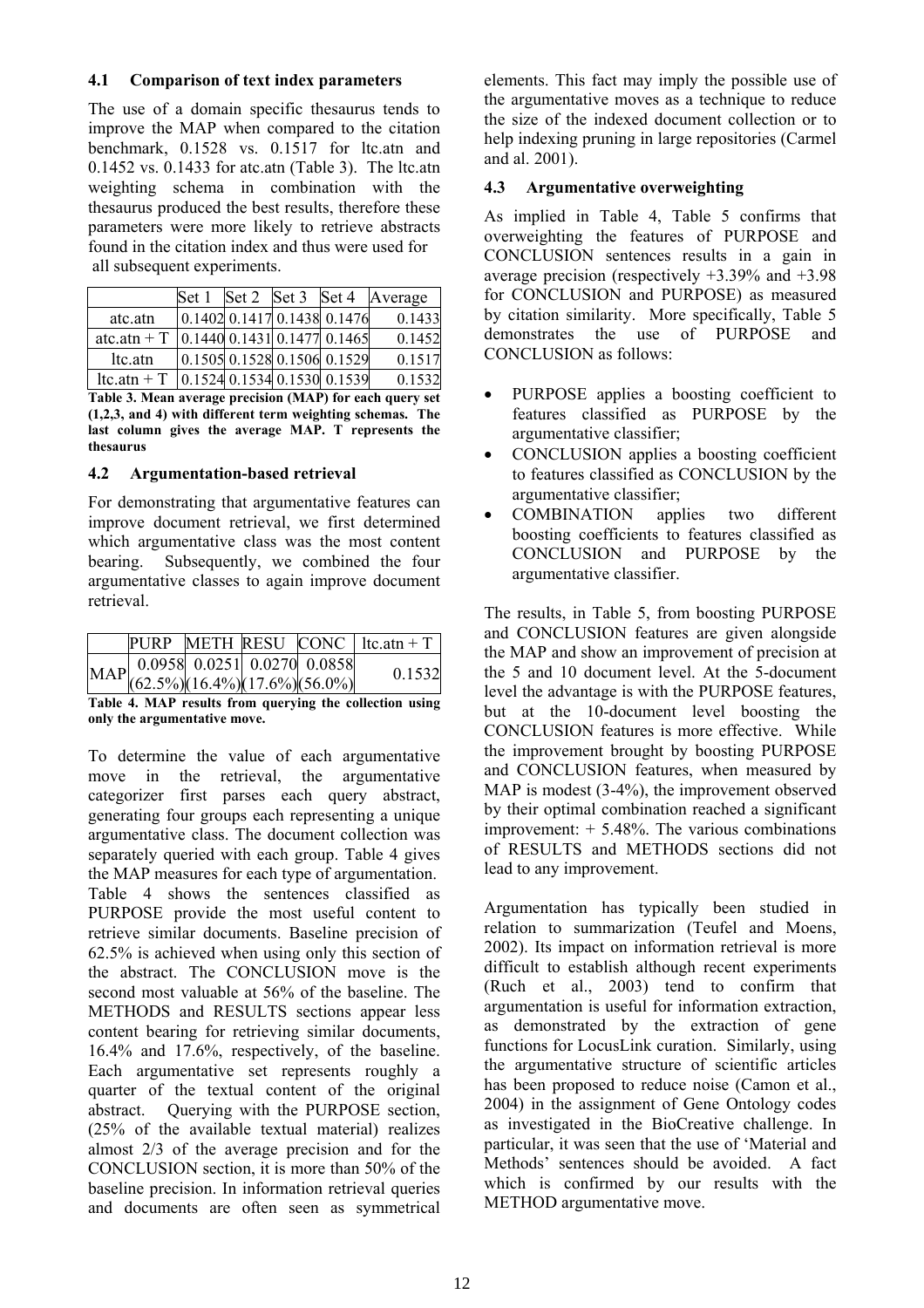|                    | <b>MAP</b>            | Precision Precision<br>at 5 | at $10$ |
|--------------------|-----------------------|-----------------------------|---------|
| $ltc$ .atn + T     | 0.1532                | 0.2080                      | 0.1840  |
| <b>PURPOSE</b>     | 0.1593<br>$(+3.98\%)$ | 0.2240                      | 0.1760  |
| <b>CONCLUSION</b>  | 0.1584<br>$(+3.39\%)$ | 0.2160                      | 0.1920  |
| <b>COMBINATION</b> | 0.1616<br>$(+5.48\%)$ | 0.2320                      | 0.1960  |

**Table 5. Retrieval results for the argumentative classes PURPOSE and CONCLUSION, and the combination of both classes.**

#### **5 Conclusion and Future work**

We have reported on the construction of an information retrieval engine tailored to search for documents with similar citations in MEDLINE collections. The tool retrieves similar documents by giving more weight to features located in PURPOSE and CONCLUSION segments. The RESULTS and METHODS argumentative moves are reported here as less useful for such a retrieval task. Evaluated on a citation benchmark, the system significantly improves retrieval effectiveness of a standard vector-space engine. In this context, it would be interesting to investigate how argumentation can be beneficial to perform *ad hoc* retrieval tasks in MEDLINE (Kayaalp et al., 2003).

Evidently using citation information to build our benchmark raises some questions. Authors may refer to other work in many ways to benefit the tone of their argument. Specifically, there are two major citation contexts, one where an article is cited negatively or contrastively and one where an article is cited positively, or the authors state that their own work originates from the cited work. In this study we have not made a distinction between these contexts but we consider this as an avenue for building better representations of the cited articles in future work. Finally, we are now exploring the use of the tool to detect inconsistencies between articles. We hope to use citation and content analysis to identify articles containing novel views so as to expose differences in the consensus of the research area's intellectual focus. The idea is to retrieve documents having key citation similarity but show some dissimilarity regarding a given argumentative category.

Finally, we have observed that citation networks in digital libraries are analogous to hyperlinks in web repositories. Consequently using web-inspired similarity measures may be beneficial for our purposes. Of particular interest in relation to argumentation, is the fact that citations networks, like web pages, are hierarchically nested graph with argumentative moves introducing intermediate levels (Bharat et al., 2001).

#### **Acknowledgements**

We would like to thank Patrick Brechbiehl for his assistance in organizing the computing environment and Ron Appel for his support.

#### **References**

- S. Albert, S. Gaudan, H. Knigge, A. Raetsch, A. Delgado, B. Huhse, H. Kirsch, M. Albers, D. Rebholz-Schuhmann and M. Koegl. 2003. Computer-assisted generation of a proteininteraction database for nuclear receptors. *Journal of Molecular Endocrinology,* 17(8): 1555-1567.
- K. Bharat, B. Chang, M. Rauch Henzinger, M. Ruhl: Who Links to Whom: Mining Linkage between Web Sites. *ICDM* 2001: 51-58
- R. R. Braam, H.F. Moed, and A.F.J. van Raan. 1991 Mapping of science by combined cocitation and word analysis, I: Structural Aspects, *Journal of the American Society for Information Science,* 42 (4): 233-251.
- C. Buckley and E. M. Voorhees. 2000. Evaluating evaluation measure stability, ACM SIGIR, p. 33- 40.
- E. Camon et al. Personnal communication on BioCreative Task 2 Evaluation. BMC Bioinformatics Special Issue on BioCreative.2004. To be submitted.
- D. Carmel, E. Amitay, M. Herscovici, Y. Maarek, Y. Petruschka and A. Soffer: Juru at TREC 10 - Experiments with Index Pruning. TREC 2001
- N. Collier, C. Nobata and J.I. Tsujii. 2000. *Extracting the Names of Genes and Gene Products with a Hidden Markov Model*. COLING 2000. 201-207.
- B. de Bruijn and J. Martin. *Getting to the (c)ore of knowledge: mining biomedical literature*. 2002. In International Journal of Medical Informatics, P Ruch and R Baud, eds., pages 7-18, Volume 67, Issues 1-3, 4 , p. 7-18
- P. B. Dobrokhotov, C. Goutte, A. L. Veuthey, and É. Gaussier: *Combining NLP and probabilistic categorisation for document and term selection for Swiss-Prot medical annotation*. 2003. ISMB 2003, 91-94.
- W. Hersh, S. Moy, D. Kraemer, L. Sacherek and D. Olson. 2003. More Statistical Power Needed: The OHSU TREC 2002 Interactive Track Experiments, TREC 2002.